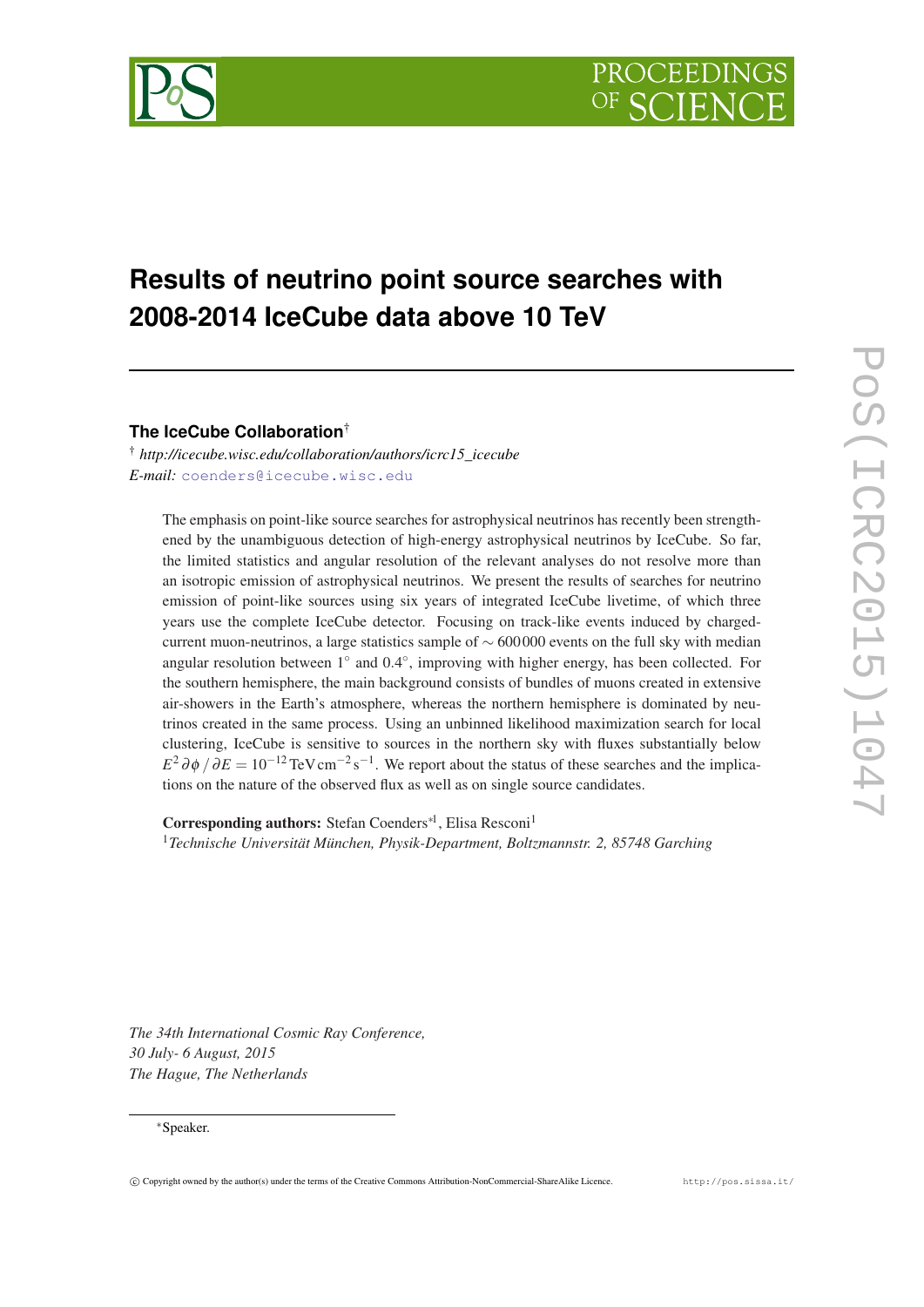# 1. Introduction

IceCube is a cubic-kilometer neutrino detector installed in the ice at the geographic South Pole [\[1\]](#page-7-0) between depths of 1450 m and 2450 m. Detector construction started in 2005 and finished in 2010. Neutrino reconstruction relies on the optical detection of Cherenkov radiation emitted by secondary particles produced in neutrino interactions in the surrounding ice or the nearby bedrock. During construction, partial detector configurations were operational taking data with 40 strings from April 2008, 59 strings from May 2009, and 79 strings from May 2010 on before IceCube was fully operational in May 2011.

The observation of high-energy astrophysical neutrinos by IceCube in events starting in the detector volume [\[2,](#page-7-0) [3\]](#page-7-0) as well as up-going muons created in charged-current muon-neutrino interactions outside the detector [\[4,](#page-7-0) [5](#page-7-0)] strengthens the importance of searches for point-like sources of neutrinos of astrophysical origin. Neutrinos are the ideal astrophysical messenger to study acceleration mechanisms of Cosmic Rays (CRs). In hadronic interactions, neutrinos are produced alongside photons and charged particles, but due to their neutral charge and low interaction crosssection, neutrinos are neither deflected by magnetic fields, nor absorbed by interstellar media. If hadronic processes are part of the acceleration mechanisms of cosmic rays, both gamma-rays and neutrinos are produced in the decay of neutral or charged pions, respectively. Hence, using observed gamma-ray observations, predictions about the neutrino emission can be made. Almost independent of the emission spectrum of neutrinos at the source, neutrino oscillations will convert a significant amount (approximately 1/3) of the flux into  $v_{\mu} + \bar{v}_{\mu}$  events that produce track-like signatures in IceCube. The first detection of a cosmic neutrino point-like source will represent a major breakthrough and will provide unique insides into aspects of cosmic ray sources.

Presently, the astrophysical signal is compatible with an isotropic distribution, which might be because of the low statistics and large angular uncertainties in the case of events starting in the detector [[2](#page-7-0)], or vast atmospheric backgrounds for through-going muon searches [\[4,](#page-7-0) [5,](#page-7-0) [6,](#page-7-0) [7\]](#page-7-0). In order to study in more detail this new neutrino signal, dedicated point-like source searches are performed. Muons induced by high energy  $v<sub>u</sub>$  penetrate through several kilometers in the Antarctic ice and hence IceCube collects muons from an effective volume much larger than the instrumented volume. Although the energy information on these through-going events is only a lower bound on the original neutrino energy, their high statistics and excellent angular uncertainty render them ideal candidates for the search for point-like sources of neutrino emission.

The main background for the search of steady neutrino sources comes from neutrinos and muons produced in the atmosphere by extensive air showers. Integrating over long enough time, a steady neutrino source will reveal itself by an increasing excess of events around the source direction over an isotropic background. Furthermore, source models and the observed astrophysical neutrino signal predict a hard energy spectrum for neutrino production at the source ( $\sim E^{-2}$ ), whereas the atmospheric background follows a much softer spectrum ( $\sim E^{-3.7}$ ).

We present here results from an unbiased all-sky scan and the search for neutrino emission from a limited list of known non-thermal objects. The analyses presented are based on a sample integrated over a livetime of 2 063 days. This yields an event sample of approximately 600 000 events, providing the currently best neutrino point-like source sensitivity at energies above 100 TeV.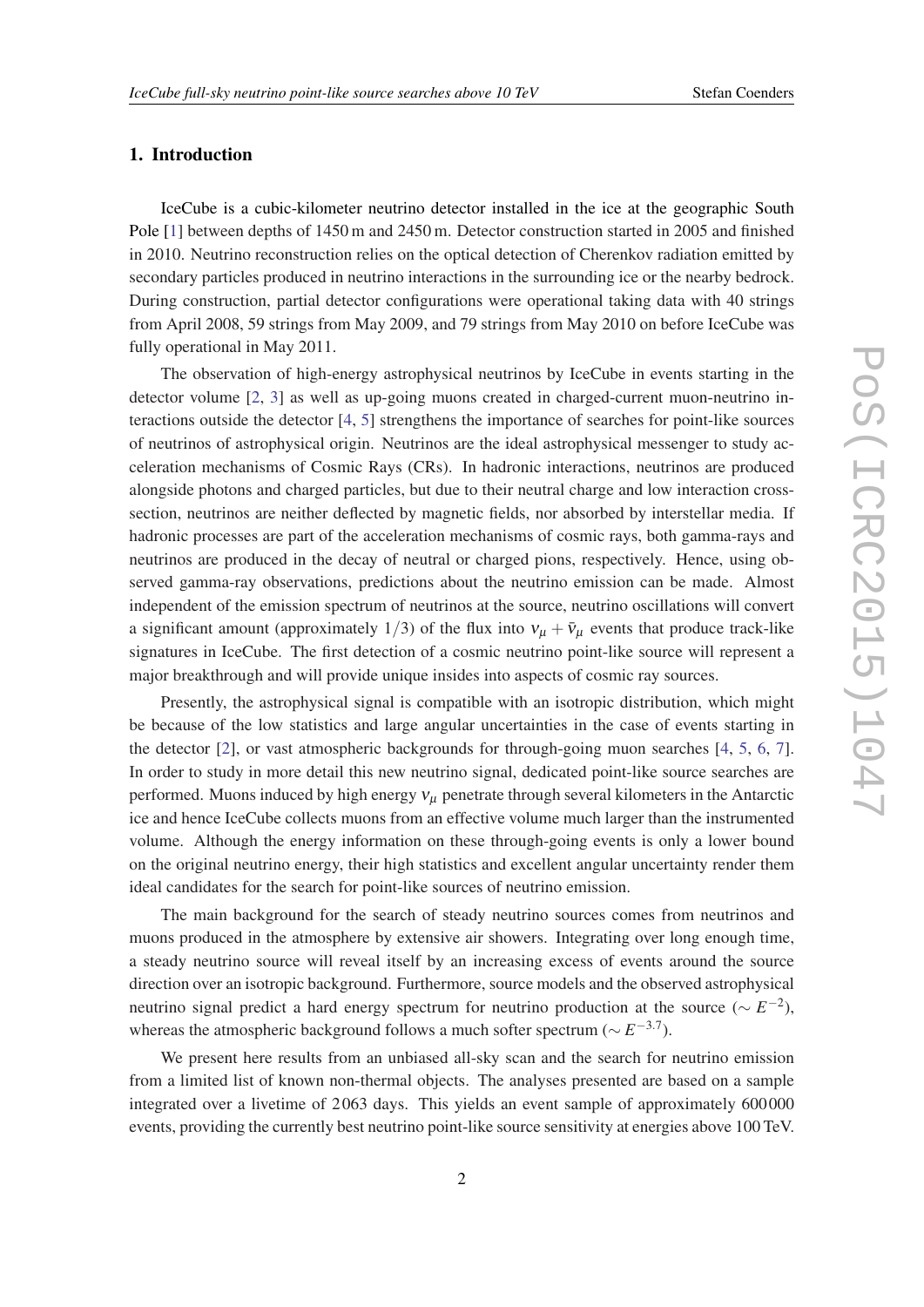

<span id="page-2-0"></span>

Figure 1: Angular uncertainty (left) and effective area (right) of the IceCube through-going muon point-like source analysis. The left plot also shows the intrinsic directional uncertainty due to the kinematic angle between the muon and primary neutrino. Reconstruction resolution is shown for two event topologies, namely through-going muons and muons that start within the detector. The effective area is shown for up- (solid) and down-going (dashed) events separately.

# 2. Detector Performance

The searches for point-like neutrino sources presented here are performed on a sample of through-going muons. At high energies, the muon direction is well correlated with the primary muon-neutrino direction, and the muon itself is reconstructed with an angular uncertainty well below 1<sup>°</sup>. The median angular resolution is shown in Fig. 1, displaying both the kinematic limit of the neutrino interaction and the reconstruction accuracy of the muon direction with respect to the neutrino direction versus the reconstructed neutrino energy. Increasing with energy, more light is deposited in the detector, giving more information about the event and thus allowing for a better reconstruction.

The event selection techniques applied here are described in [\[6,](#page-7-0) [7\]](#page-7-0) in detail. After triggering, the over-all background rate is reduced by applying cuts on the quality of the track reconstruction against misreconstructed events. In the atmospheric muon dominated southern hemisphere (downgoing), an additional charge threshold of 1 000 photoelectrons (p.e.) is applied to reduce the event rate to the level of the other hemisphere. Subsequently, multivariate selection criteria are applied in order to select well reconstructed muons which carry the most relevant information for point-like source searches; the selection is split for the two hemispheres, taking into account the different backgrounds present there. The selection for each hemisphere is discussed in the following paragraphs.

In the northern hemisphere and the region up to 5◦ above the horizon (*up-going* neutrinos), a pure sample of muon-neutrino induced track-like events is selected using Boosted Decision Tree (BDT) techniques. The surrounding ice and Earth matter shield IceCube from atmospheric muon events; up-going muons can only be a result of a prior charged-current neutrino interaction. Nevertheless, the main background consists of muons that enter from above but are falsely reconstructed as up-going in the detector. A second background for the search of astrophysical sources consists of atmospheric neutrinos that are created in decays of charged  $\pi^{\pm}$  and  $K^{\pm}$ . Atmospheric neutrinos form an irreducible component of the background and can only be disentangled statistically from the signal of high-energy astrophysical neutrinos, because atmospheric events follow a softer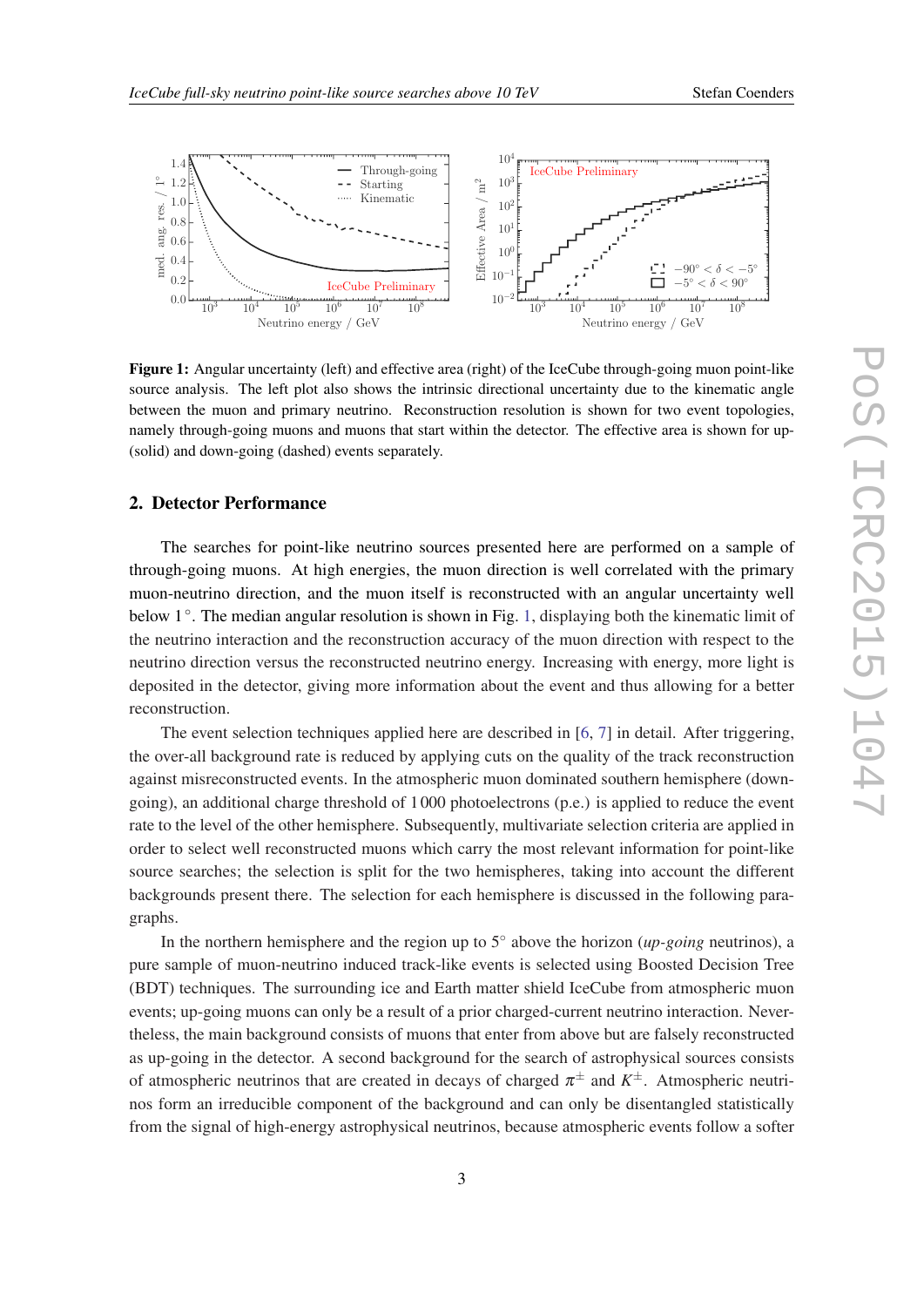spectrum than the expected signal. The background of misreconstructed muons can effectively be removed by BDTs using reconstruction quality parameters. The multivariate classification is trained using experimental data as background, which is dominated by misreconstructed muons, and Monte Carlo simulation of muon neutrinos that interact via charged-current and are reconstructed to within 3° with respect to the primary neutrino. Two BDTs are trained using different power-law energy spectra  $E^{-2}$  and  $E^{-2.7}$  benchmarking extra-galactic and galactic scenarios, respectively. Using eleven variables connected to track-quality, event topology, and event-quality, effectively all muons can be rejected as misreconstructed. The final cut on the BDT score is optimized to give the best discovery potential for both hard extra- $(E^{-2})$  and softer galactic  $(E^{-2.7})$ energy spectra.

In the southern hemisphere, the picture is different, which is why an independent selection is performed: Following the primary cosmic-ray energy spectrum, the muon rate falls more rapidly with energy than the expected high energy astrophysical neutrino flux. Consequently, the signal to background rate improves with energy. However, cosmic ray induced air showers produce bundles of muons with high multiplicity. In the detector, this deposits large amounts of energy, faking a single high-energy muon signature. Nevertheless, in contrast to single muons, a bundle produces light by superposition of many Cherenkov-cones washing out the photon arrival times at IceCube's optical sensors (Digital Optical Modules, DOMs). Besides, the energy deposition is smooth over the track distance, whereas a single high-energy muon looses energy via radiative losses showing a large stochasticity along the track. Utilizing this information of photon arrival times with respect to that of a single muon and the differential energy depositions along the track, IceCube has some power to distinguish the signal of single muons at high energies from bundles of atmospheric muons. In the BDT training procedure this is utilized using four different variables, two for the arrival times, and two for the energy depositions. Eight additional variables are chosen to select events that show the best reconstruction and event quality for point-like source related searches. Due to the vast background, the energy-threshold in the down-going region is very high, and only one BDT is trained for hard spectra  $(E^{-2})$ .

In addition to through-going muon events at very high energies, events starting in IceCube can be used to provide additional sensitivity towards point-like sources at lower energies. This is achieved using an active veto of the outer layer of DOMs as described in [[2](#page-7-0)]. Most of the atmospheric muons can be identified as entering IceCube from outside and are thereby rejected, as well as atmospheric neutrinos that are accompanied by muons created in the development of the same shower [[8](#page-7-0)]. In contrast to diffuse searches [\[2,](#page-7-0) [3\]](#page-7-0), point-like source searches can allow more background because the expected signal is clustering on small scales (below 1◦ ), whereas the background is distributed over the entire sky. Moreover, a large off-source region can be used to constrain the background using a data-driven approach. Thus, using a charge threshold of 1 500 p.e. for track-like events, 549 starting events are observed within 988 days. These events have a higher probability to be of astrophysical origin than through-going events because the background rate is significantly reduced by using the veto. However, due to a smaller lever arm, the uncertainty of the reconstructed direction is worse than for through-going events as shown in Fig. [1.](#page-2-0)

Using the selection described above, the final sample consists of an almost pure muon neutrino sample at 2.4mHz in the northern hemisphere (up-going). For the southern hemisphere, the final rate is 1.1mHz which is about half of that in previous years. The difference is due to the starting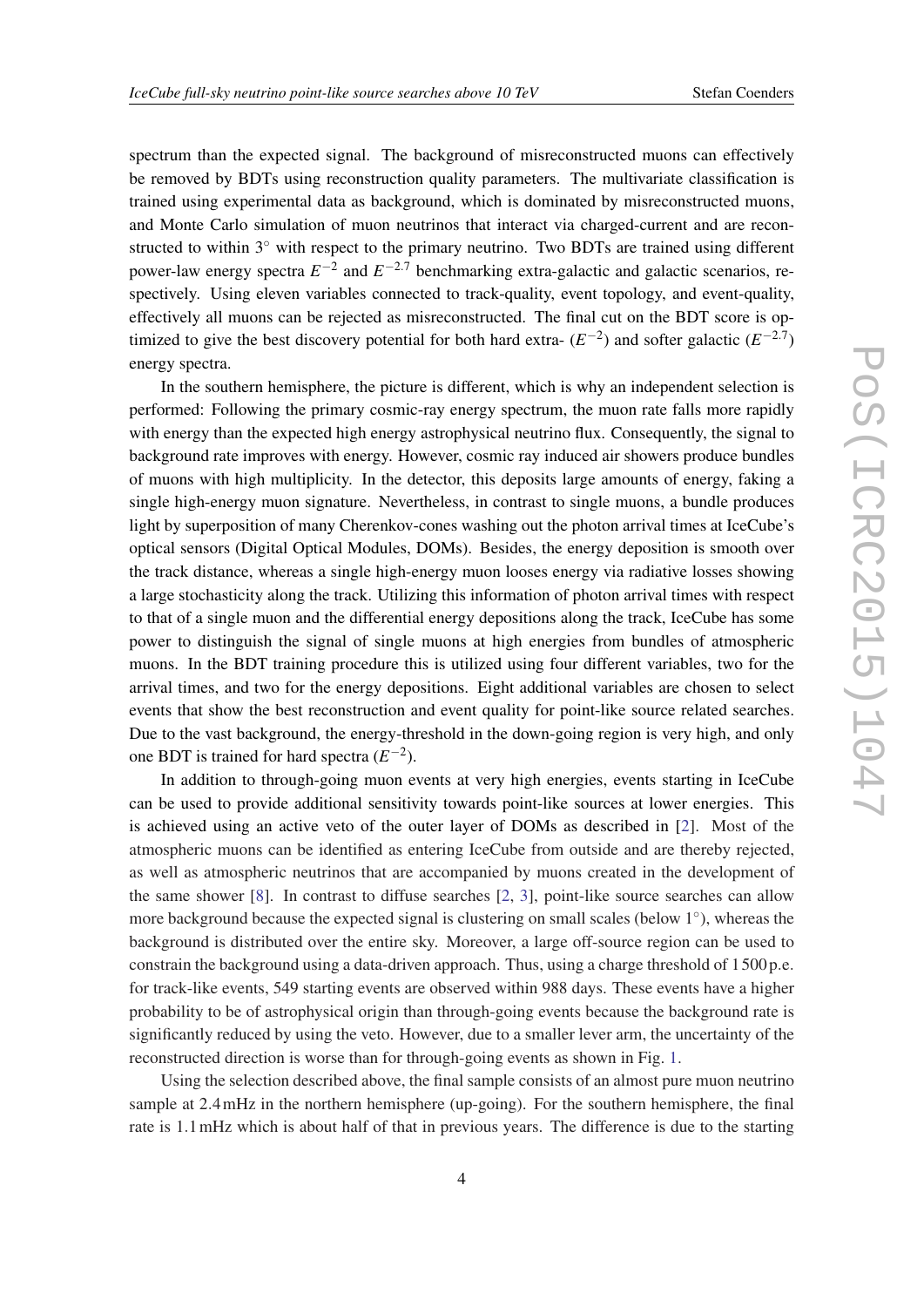

<span id="page-4-0"></span>

Figure 2: IceCube sensitivity (dashed) and discovery potential (solid) for steady point-like sources using six years of accumulated data. This analysis (black) adds two years to the previous analysis [\[7](#page-7-0)] (gray). Black crossed indicate 90% upper limits for selected source candidates at their declinations.

event sample which is more efficient at lower energies. In total, 600 585 events are recorded over the full sky within 2 063 days of livetime.

# 3. Method

The sky is probed for local clustering using an unbinned likelihood maximization

$$
L = \prod_{i} \prod_{j \in i} \left( \frac{n_s^j}{N} S\left( \left| \mathbf{x}_j - \mathbf{x}_S \right|, E_j, \sigma_j; \gamma \right) + \left( 1 - \frac{n_s^j}{N} \right) B\left( \delta_j, E_j \right) \right) \tag{3.1}
$$

for all events *j* (total *N*) at location  $\mathbf{x}_i$  (declination  $\delta_i$ ), with energy  $E_i$  and reconstruction uncertainty  $\sigma_j$ , to be associated with a source at position  $x_s$  and spectral index  $\gamma$ . The signal probability *S* assumes Gaussian uncertainties in the reconstruction at the source location  $x<sub>S</sub>$ . The background probability is obtained using experimental data from a large fraction of the sky as off-source region. In addition to the event position relatively to the source, energy information of each event is used to discriminate a source with hard power-law  $E^{-\gamma}$  from background that is following an atmospheric spectrum. Different detector configurations (partial with respect to full operation) and event selections (starting events versus through-going) are denoted with *i* and their corresponding expected neutrino rates are taken into account by distributing the total number of clustered events *n<sub>s</sub>* among the samples:  $n_s = \sum_i n_s^i$  assuming a source with power-law spectrum  $\propto E^{-\gamma}$ .

The likelihood (3.1) is maximized with respect to the null hypothesis  $n<sub>s</sub> = 0$  that no significant clustering is observed. The ratio of best fit to null hypothesis forms the test statistic from which the p-value is calculated. For IceCube located at the South Pole, scrambling events in right ascension yields a perfect pure background sample that is used to construct p-values at each point.

Figure 2 shows the sensitivity and discovery potential for six years of IceCube livetime. The sensitivity is defined as the signal flux for which 90% of experiments yield a test statistics value that is equal or higher than the median value from background fluctuations only, the discovery potential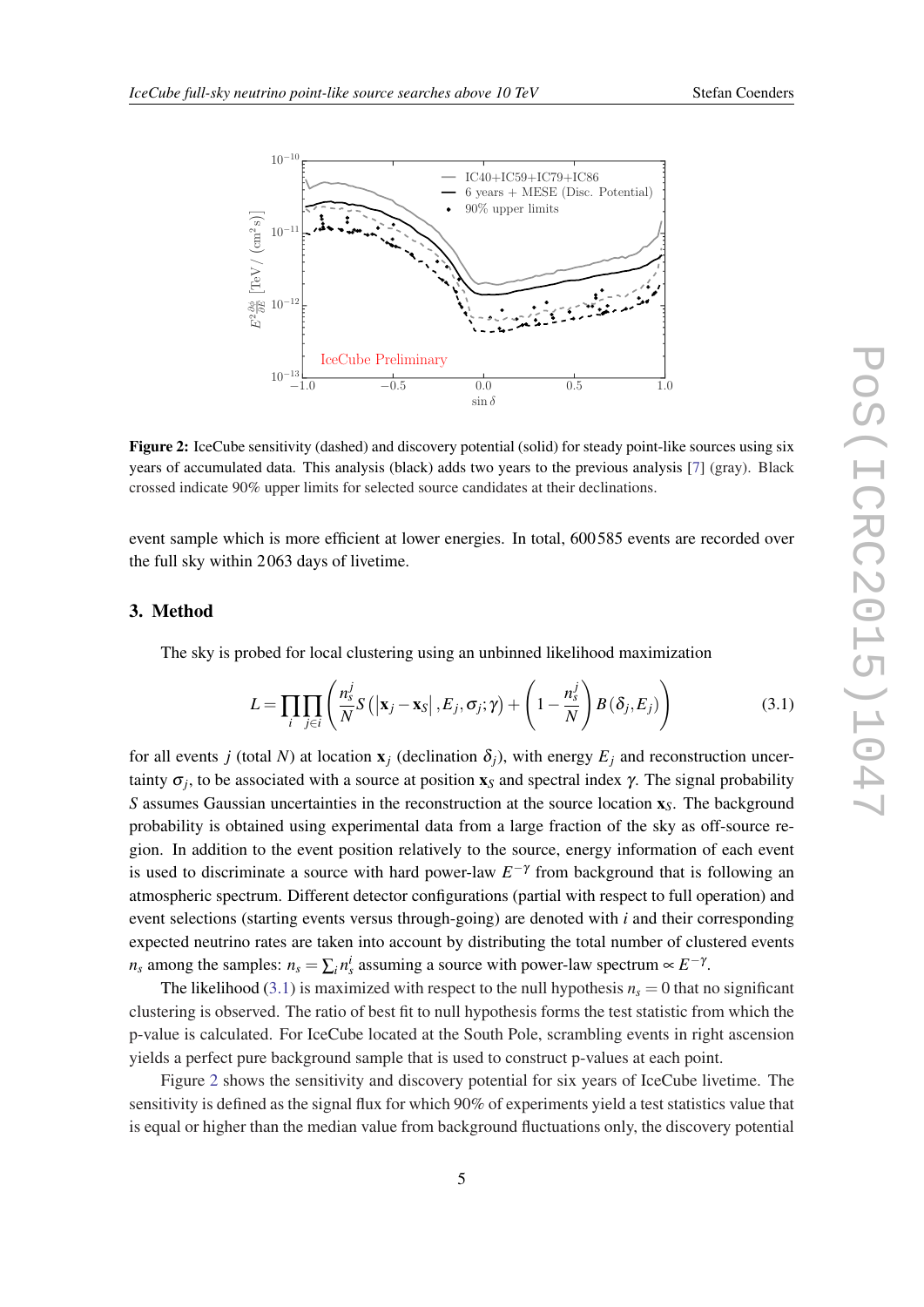is defined as the source flux which yields a p-value at the  $5\sigma$  level in 50% of the experiments. For the first time, the sensitivity surpasses  $10^{-12}$  TeV  $/cm^2$  s in most of the northern hemisphere assuming an unbroken  $E^{-2}$  spectrum.

### 3.1 All Sky Scan

Using events distributed over the entire sky, the full sky except for a small region  $5^\circ$  around the poles is scanned for possible clustering. The likelihood [\(3.1\)](#page-4-0) is maximized for the number of events  $n_s$  associated to the point that is probed, as well as the spectral index  $\gamma$  of the source. The grid used for scanning the sky is chosen to match the typical resolution, using  $0.5^{\circ}$  spacing at the equator. The most interesting points (*hotspots*) are followed up with a finer scan using a width below  $0.1^\circ$ .

For each hemisphere, the most significant spot on the sky is selected according to its p-value using the test-statistic distribution of background scrambled skymaps. Those *hotspots* are trial corrected by repeating this procedure on the entire sky for pure background samples.

#### 3.2 *A Priori* Source list

In addition to a full sky scan, two source lists of interesting non-thermal candidates were chosen *a-priori* containing promising candidates for neutrino emission at high energies. The candidates are known by gamma-ray observations and fall into various categories, including galactic sources like pulsar wind nebulae, supernovae remnants, etc., or extra-galactic components as BL Lacs, FSRQs, etc. Both source lists contain less than 50 sources. Consequently, the trial factor is significantly reduced compared to the full sky search, which approximately consists of 100 000 to 120 000 independent points per hemisphere.

The first source list is similar to the one used in [\[6,](#page-7-0) [7\]](#page-7-0), setting the focus on the northern hemisphere where IceCube is most-sensitive over a wide-energy range, while only the most promising sources in the southern hemisphere are included as the energy threshold is higher. The source list contains 44 sources, of which 14 are of galactic origin.

The second source list consists of 31 sources in the southern hemisphere, the major part (21) being galactic. This list includes sources that are expected to have softer energy spectra than those in the first list. For these starting events (with their superior background suppression) are better suited than through-going muons. Using the starting event approach based on the veto technique used in [[2](#page-7-0)], the energy threshold can be lowered to 100*TeV*. With different techniques [[9](#page-7-0), [10\]](#page-7-0), IceCube can reach lower energies in the southern hemisphere.

For both lists, the most interesting source is trial corrected using background scrambled datasets to obtain the post-trial p-value. This is done for northern and southern sources separately. Hence, three p-values are calculated from the individual source lists.

# 4. Results

In the analysis of six years through-going track data of the IceCube neutrino observatory, no clustering significantly above background expectation was found. Both the most interesting points in the all-sky search as well as the gamma-ray source list are compatible with background expectation.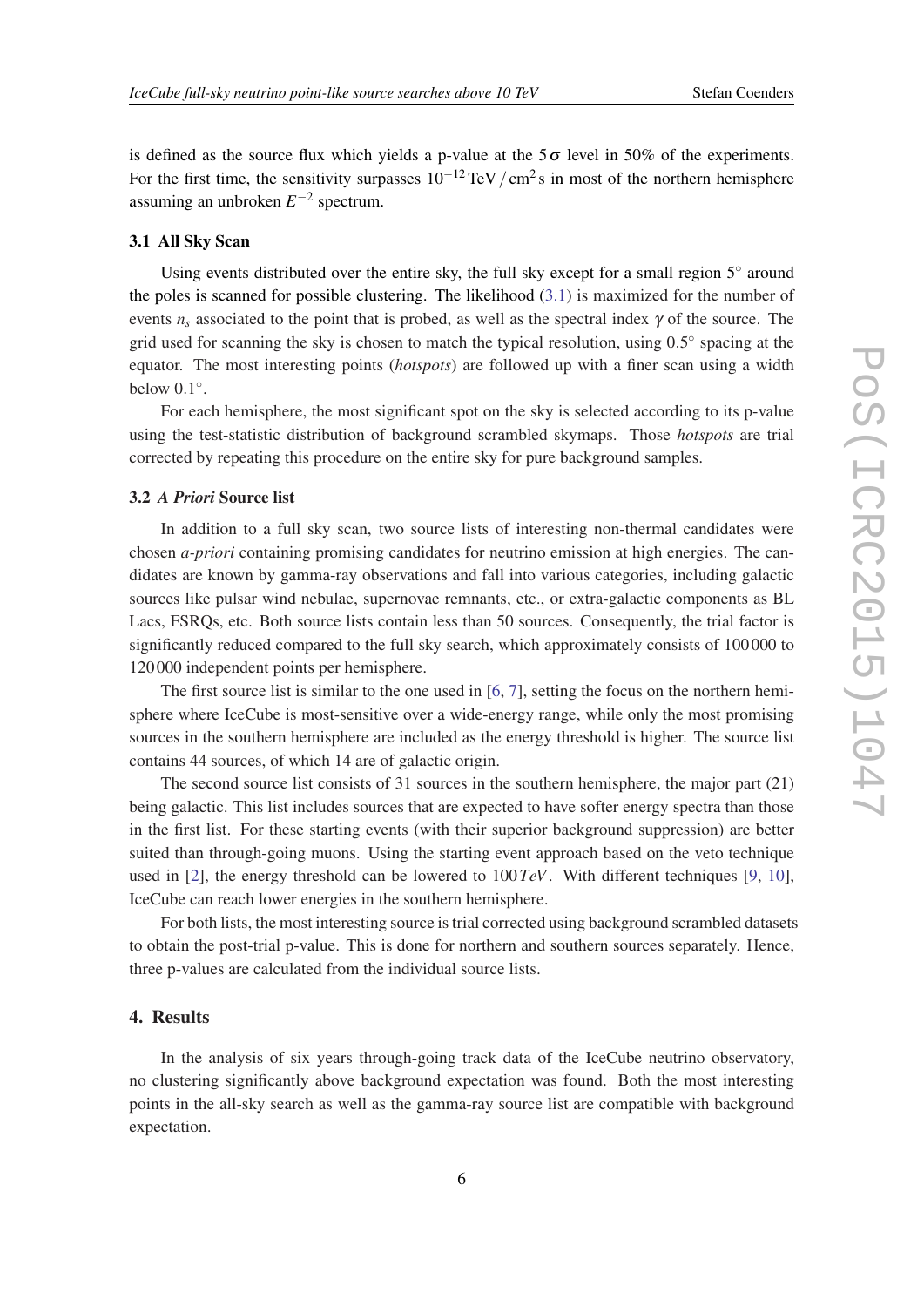| Table 1: Selected source candidates of the two <i>a-priori</i> lists. Listed are the post-trial p-value, the fit result                            |  |
|----------------------------------------------------------------------------------------------------------------------------------------------------|--|
| of the unbinned likelihood, and an upper limit on an unbroken $E^{-2}$ spectrum $\phi_{v_u + \bar{v}_u}^{90\%}$ in units of TeV/cm <sup>2</sup> s. |  |
| Post-trial p-Values are quoted only for the most significant sources per list and hemisphere.                                                      |  |

| Source             | $n_{\rm s}$ | p-Value |      |
|--------------------|-------------|---------|------|
| Cygnus A           | 4.0         | 0.89    | 1.63 |
| PKS 1406-076       | 12.9        | 0.051   | 2.32 |
| <b>PKS 0727-11</b> | 66          | 0.64    | 3.46 |
| Mrk 421            | 5.5         |         | 1.27 |
| Crab Nebula        | 68          |         | 0.75 |

In the northern hemisphere, the most significant spot is located at  $\alpha = 249.6^{\circ}$ ,  $\delta = 63.6^{\circ}$ . The best fitting parameters at this point yield  $n<sub>s</sub> = 29$  and  $\gamma = 2.1$  with a pre-trial p-Value of  $-\log_{10} p =$ 5.75. After trial-correction, the post-trial p-Value equals 35%. In the southern hemisphere, the best fitting point of  $n_s = 19$ ,  $\gamma = 2.3$  is located at  $\alpha = 300.4^{\circ}$ ,  $\delta = -33.2^{\circ}$ . The corresponding pre-trial p-Value of 4.74 results in a trial corrected post-trial p-Value of 87%, that is, well compatible with background expectation.

Regarding the two *a priori* source lists, all outcomes can be explained with a pure background scenario as well. The most interesting candidate, the FSRQ PKS 1406-076, has a post-trial p-Value of 5.1%. This source is part of the southern part of the first source list used in this analysis. The most interesting sources are listed in Tab. 1.

# 5. Sensitivity to Neutrino point-like source Models

In addition to probing every point in the sky for clustering of neutrinos, neutrinos and gammarays can be correlated by hadronic interactions in the acceleration of cosmic rays. Here, we discuss two promising sources: the Crab nebula as the most powerful TeV gamma-ray source in the sky, and Mrk421, the closest Blazar as extra-galactic source. Model predictions connect the observed gamma-ray spectrum [\[11](#page-7-0)] or use Monte Carlo simulation of inelastic proton scattering at the source [[12\]](#page-7-0) to make predictions about the neutrino spectrum. IceCube observes small clustering at the position of the Crab nebula (Tab. 1,  $\delta = 22.01^{\circ}$ ,  $\alpha = 83.63^{\circ}$ ), resulting in a 90% upper limit above the sensitivity. In the case of [[11\]](#page-7-0), IceCube's limit is 30% above the predicted flux, whereas the limits of IceCube constrain the harder flux of [\[12](#page-7-0)]. Figure [3](#page-7-0) (left) shows the upper limits of IceCube for the predictions of neutrino emission at the position of the Crab nebula.

For Mrk421, the authors of [[13\]](#page-7-0) derive a neutrino spectrum based on a fit to the multiwavelength photon spectrum of the source. At the location of Mrk421 ( $\delta = 38.21^{\circ}$ ,  $\alpha = 166.11^{\circ}$ ) IceCube's upper limit surpasses this model prediction by 16% (Fig. [3](#page-7-0)).

# 6. Conclusion

After starting full operation in May 2011, three years of data using the full 86-string detector have been used in the search for steady point sources. This is supplemented by three years of data with the detector in partial configuration, adding up to a total of 2 063 days of detector livetime and 600 585 events.